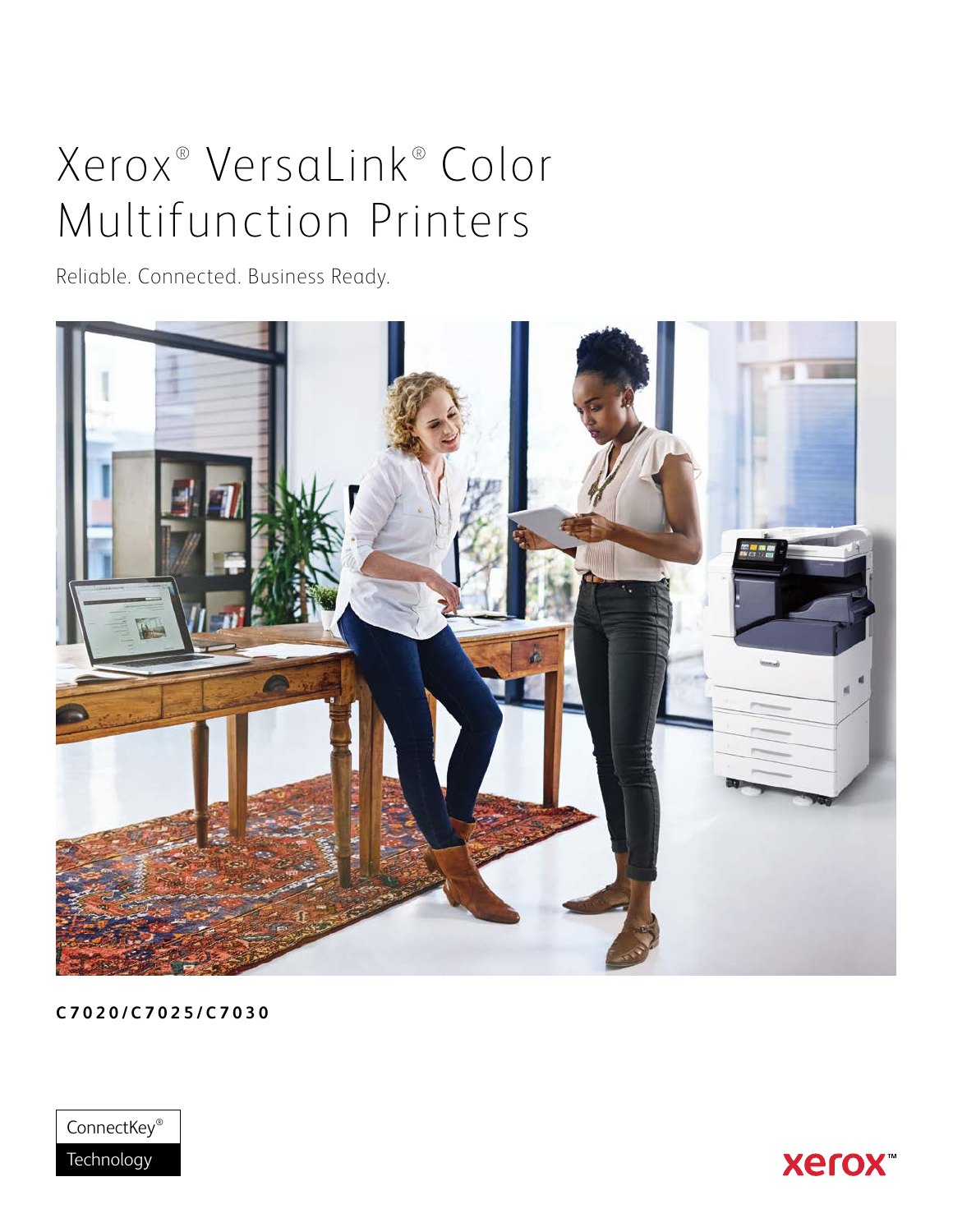# Xerox® VersaLink® C7020/C7025/C7030 Color Multifunction Printer

The Xerox® ConnectKey® Technology-enabled VersaLink® C7000 Series Color Multifunction Printer is cloud connected, mobile ready, app-enabled and easy to personalize. The C7000 Series is your modern workplace assistant — helping you excel today and stay ready for the future.

# **FLAWLESS RELIABILITY. SUPERIOR PERFORMANCE.**

Count on your Xerox® VersaLink® C7000 Series Color Multifunction Printer to consistently and flawlessly perform the tasks that make your business work more efficiently. From IT-free installation wizards, to step-bystep configuration options, you're ready to go — hassle free.

Superior reliability comes from a new hardware design with fewer moving parts, strengthened paper-path components, and an advanced imaging system.

VersaLink® devices speed up information sharing and reduce inefficient workflows. Ensure information accuracy with Scan and Fax preview, easily archive, organize and search with scanned documents with built-in optical character recognition (OCR).

A print resolution of up to 1200 x 2400 dpi delivers sharp text and fine line detail, plus exceptional color vibrancy, solid fills and skin tones.

# **C L O U D C O N N E C T E D . PERSONALIZED EFFICIENCY.**

The customizable 7-inch color touchscreen, lets you breeze through tasks with mobile-like ease.

Xerox® ConnectKey® Apps, accessed via the extensive Xerox App Gallery, provide expanded functionality — like the optional Xerox® Easy Translator Service app, which quickly translates scanned documents into numerous languages.

Get more done in less time by creating customized 1-Touch Apps to automate multi-step workflows for individuals

or groups. Simply tap your new app to quickly perform the job you configured. And with Simple ID, individual users and groups enter a user ID and password once, and then enjoy fast, secure access to task-specific presets, individualized favorite contacts, and commonly used apps on a personalized home screen.

## **READY FOR THE WAY YOU WORK.**

The VersaLink® C7000 Series gives you the freedom to work where and how you want  $−$  with access to Google Drive™, Microsoft® OneDrive® and DropBox™ and additional options through the Xerox App Gallery.

VersaLink® devices deliver for today's mobile worker with Apple® AirPrint®, Google Cloud Print™, Xerox® Print Services plug-in for Android™, Near Field Communication (NFC) Tap-to-Pair and Mopria®, plus optional Wi-Fi and Wi-Fi Direct.

Learn more about why Xerox is the only choice for today's mobile professionals by visiting **[www.xerox.com/Mobile](http://www.xerox.com/Mobile)**.

## **ENVIRONMENTAL STEWARDSHIP.**

VersaLink® devices meet or exceed the requirements of the world's most widely recognized certifications for product environmental performance, including EPEAT®, which verifies manufacturer claims regarding design, production, energy use and recycling. (**[See the complete list of](http://www.GreenElectronicsCouncil.org/epeat/epeat-overview)  [EPEAT-verified VersaLink® products.](http://www.GreenElectronicsCouncil.org/epeat/epeat-overview)**) For more information about our environmental, health, safety and sustainability efforts, visit **[www.xerox.com](http://www.xerox.com)**.

# **XEROX ® CONNECTKEY ® TECHNOLOGY**

#### **Intuitive User Experience**

A familiar way to interact that includes a tablet-like experience with gesture-based touchscreen controls and easy customization.

#### **Mobile and Cloud Ready**

Instant connectivity to cloud and mobile devices right from the user interface, with access to cloud-hosted services that let you work where, when and how you want.

#### **Benchmark Security**

Comprehensive security that includes a powerful mix of built-in features and services to prevent unauthorized access, detect suspect or malicious behavior, and protect data and documents.

#### **Enables Next Generation Services**

Easy integration of Xerox® Intelligent Workplace Services. Enables remote monitoring of service delivery and consumables.

#### **Gateway to New Possibilities**

Instantly extend your capabilities with real-world apps from the Xerox App Gallery, or talk with one of our partners to design and develop a solution specific to your business needs.

Find out more about how you'll work smarter at **[www.ConnectKey.com](http://connectkey.com)**.

To learn more about VersaLink® device features, go to **[www.xerox.com/VersaLinkEG](http://www.xerox.com/VersaLinkEG)**.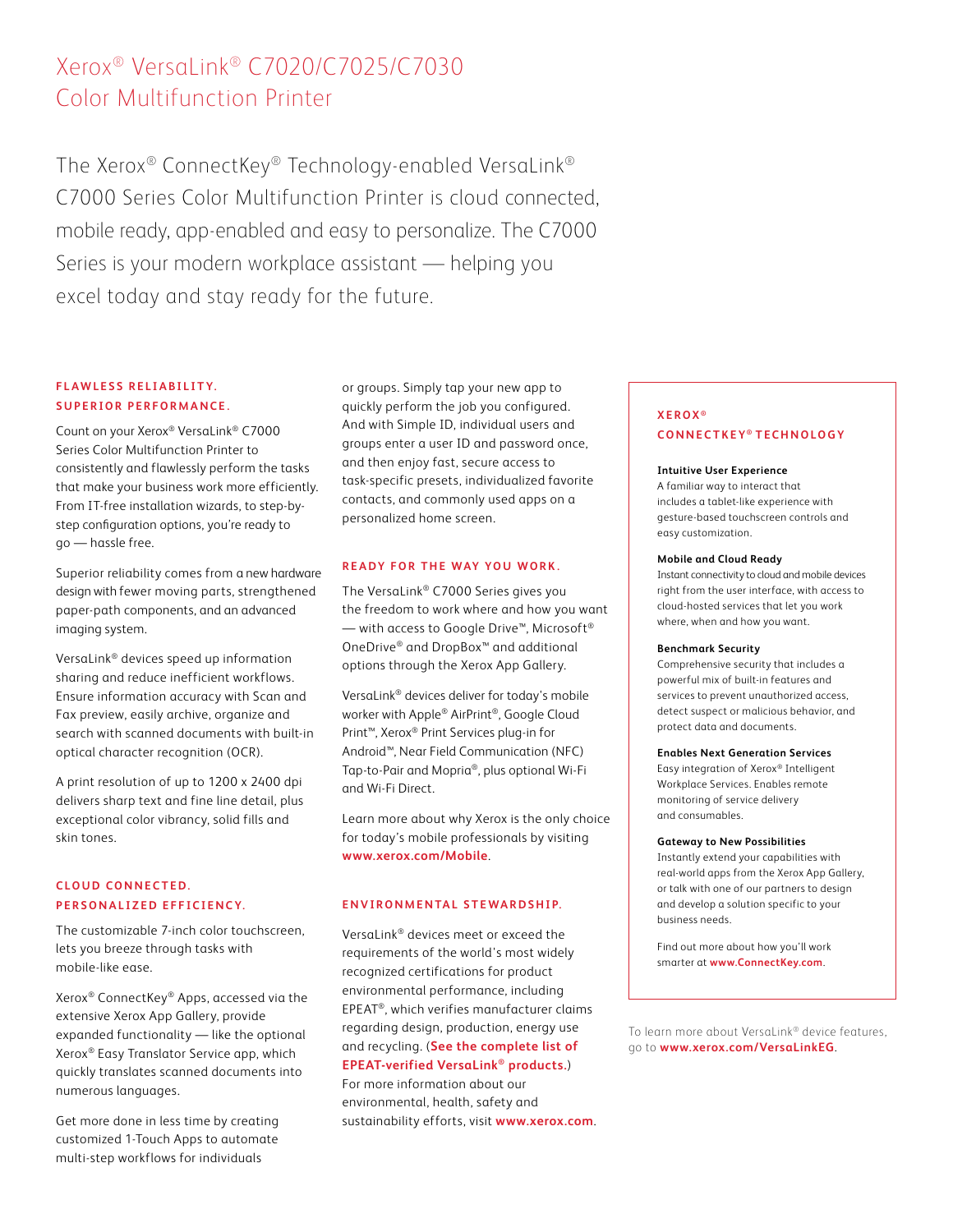#### **FINISHING APPLICATIONS**





- **1 A 110-sheet Duplex Automatic Document Feeder (DADF)** scans two-sided black-and-white or color originals for copy, scan and fax jobs.
- **2 The optional Convenience Stapler and Work Surface**.
- **3 Card Reader Bay** with embedded USB port.<sup>1</sup>
- 4 An easily accessible USB port<sup>1</sup> allows users to quickly print from or scan to any standard USB memory device.
- **5 The 100-sheet Bypass Tray** handles media sizes from 3.5 x 3.87 in. to 11.69 x 17 in./88.9 x 98.4 mm to 297 x 431.8 mm.
- **6 The standard 520-sheet Tray 1** handles media sizes from 5.5 x 7.17 in. to 11.69 x 17 in./139.7 x 182 mm to 297 x 431.8 mm.

#### 1 USB ports can be disabled.



## **MULTIPLE PAPER TRAY OPTIONS TO FIT EVERY NEED:**

- **7 The Single Tray Module** (optional with Desktop model) increases total paper capacity to 1,140 sheets (includes Bypass Tray).
- **8 The optional Single Tray with Stand Module** increases total paper capacity to 1,140 sheets (includes Bypass Tray) and provide storage for toner cartridges and other supplies.
- **9 The optional Three Tray Module** increases total paper capacity to 2,180 sheets (includes Bypass Tray). The optional High-Capacity Tandem Tray Module (not shown) allows a total paper capacity of up to 3,140 sheets (includes Bypass Tray).
- **10 The optional High Capacity Feeder** holds 2,000 sheets of letter/A4 paper, increasing the maximum paper capacity to 5,140 sheets.

# **ADD INCREASED VERSATILITY WITH FINISHING OPTIONS:**

- **11 The Dual Catch Trays** (optional with Desktop model) stack up to 250 sheets each, lower tray offsets.
- **12 The optional Office Finisher** gives you advanced finishing functions at a great value and offers optional booklet making (score, saddle-stitch).
- **13 The optional Integrated Office Finisher**  provides 500-sheet stacking and 50-sheet, dual-position stapling without increasing the footprint of the printer.



# **I N T R O D U C I N G TOUCHSCREEN SUPERIORITY**

Meet our all-new, 7-inch color touchscreen — the user interface that sets a higher standard for customization, personalization and versatility.

By presenting a familiar "mobile" experience — with support for gestural input and task-focused apps that share a common look and feel — fewer steps are needed to complete even the most complex jobs.

A highly intuitive layout guides you through every task from start to finish, with a natural hierarchy placing critical functions near the top of the screen and commonly used options front and center. Don't like where a function or app is located? Customize the layout to make it yours.

This unmatched balance of hardware technology and software capability helps everyone who interacts with the VersaLink® C7000 Series Color Multifunction Printer get more work done, faster.